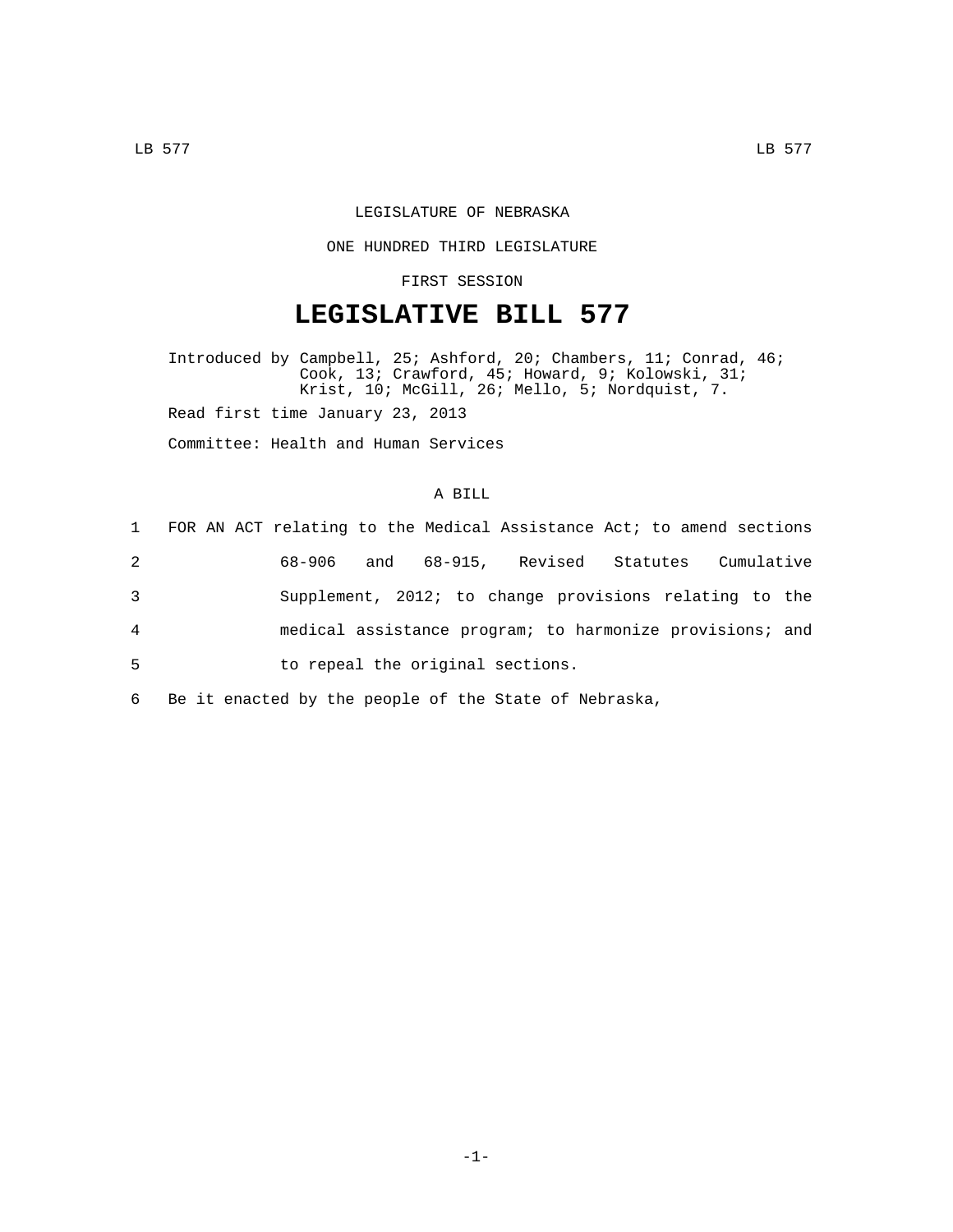Section 1. Section 68-906, Revised Statutes Cumulative 2 Supplement, 2012, is amended to read: 68-906 For purposes of paying medical assistance under the Medical Assistance Act and sections 68-1002 and 68-1006, the State of Nebraska accepts and assents to all applicable provisions of Title XIX and Title XXI of the federal Social Security Act. Any reference in the Medical Assistance Act to the federal Social Security Act or other acts or sections of federal law shall be to 9 such federal acts or sections as they existed on January 1, 2010. 10 2013. Sec. 2. Section 68-915, Revised Statutes Cumulative 12 Supplement, 2012, is amended to read: 68-915 The following persons shall be eligible for 14 medical assistance: (1) Dependent children as defined in section 43-504; (2) Aged, blind, and disabled persons as defined in 17 sections 68-1002 to 68-1005; (3) Children under nineteen years of age who are eligible under section 1905(a)(i) of the federal Social Security Act; (4) Persons who are presumptively eligible as allowed under sections 1920 and 1920B of the federal Social Security Act; (5) Children under nineteen years of age with a family income equal to or less than two hundred percent of the Office of Management and Budget income poverty guideline, as allowed under Title XIX and Title XXI of the federal Social Security Act, without

-2-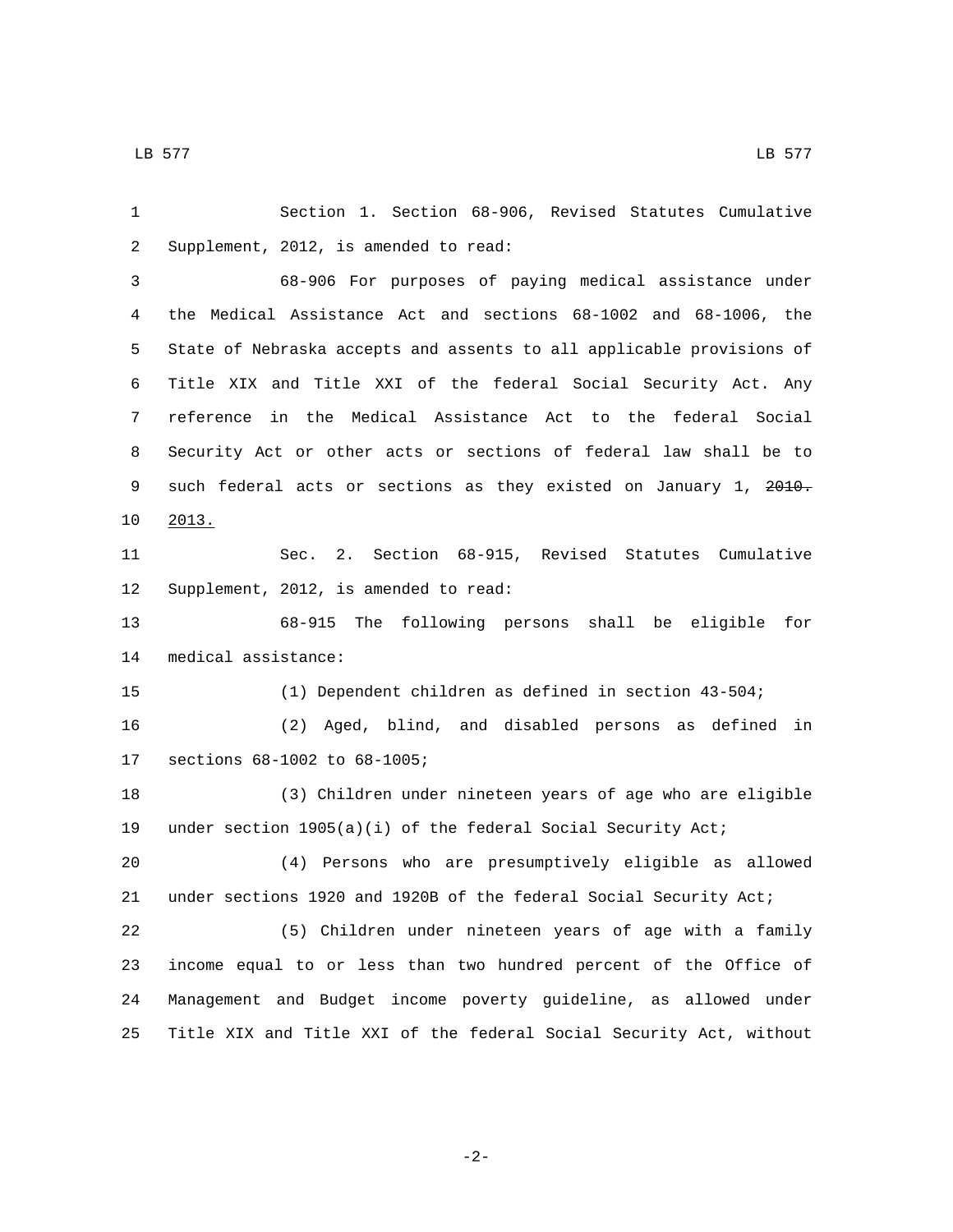regard to resources, and pregnant women with a family income equal to or less than one hundred eighty-five percent of the Office of Management and Budget income poverty guideline, as allowed under Title XIX and Title XXI of the federal Social Security Act, without regard to resources. Children described in this subdivision and subdivision (6) of this section shall remain eligible for six consecutive months from the date of initial eligibility prior to redetermination of eligibility. The department may review eligibility monthly thereafter pursuant to rules and regulations adopted and promulgated by the department. The department may determine upon such review that a child is ineligible for medical assistance if such

 child no longer meets eligibility standards established by the 13 department;

 (6) For purposes of Title XIX of the federal Social Security Act as provided in subdivision (5) of this section, children 16 with a family income as follows:

 (a) Equal to or less than one hundred fifty percent of the Office of Management and Budget income poverty guideline with 19 eligible children one year of age or younger;

 (b) Equal to or less than one hundred thirty-three percent of the Office of Management and Budget income poverty guideline with eligible children over one year of age and under six 23 years of age; or

 (c) Equal to or less than one hundred percent of the Office of Management and Budget income poverty guideline with

-3-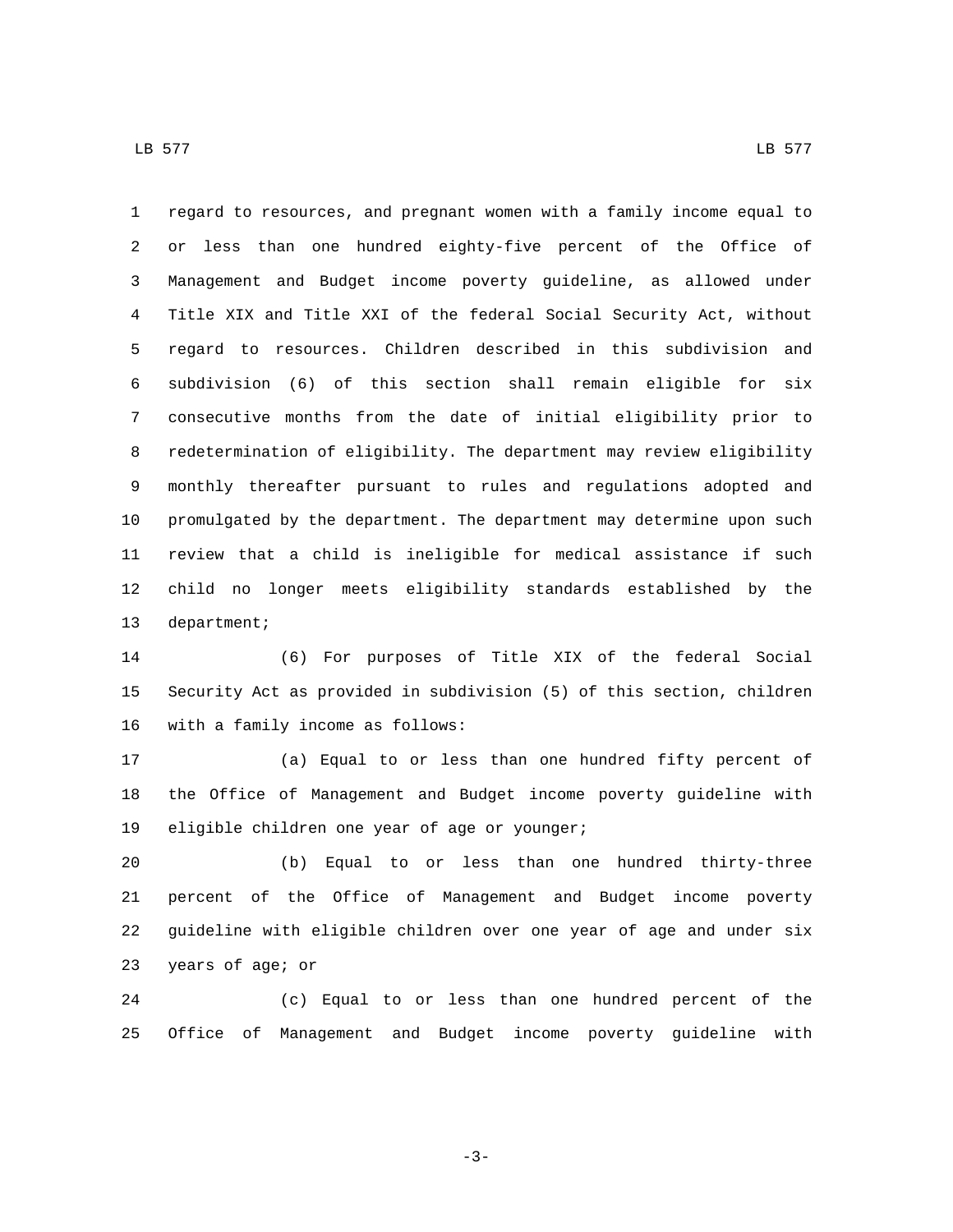eligible children six years of age or older and less than nineteen 2 years of age;

 (7) Persons who are medically needy caretaker relatives 4 as allowed under 42 U.S.C.  $1396d(a)(ii)$ ;

 (8) As allowed under 42 U.S.C. 1396a(a)(10)(A)(ii), disabled persons as defined in section 68-1005 with a family income of less than two hundred fifty percent of the Office of Management and Budget income poverty guideline and who, but for earnings in excess of the limit established under 42 U.S.C. 1396d(q)(2)(B), would be considered to be receiving federal Supplemental Security Income. The department shall apply for a waiver to disregard any unearned income that is contingent upon a trial work period in applying the Supplemental Security Income standard. Such disabled persons shall be subject to payment of premiums as a percentage of family income beginning at not less than two hundred percent of the Office of Management and Budget income poverty guideline. Such premiums shall be graduated based on family income and shall not be less than two percent or more than ten percent of family income;

 (9) As allowed under 42 U.S.C. 1396a(a)(10)(A)(ii), 20 persons who:

 (a) Have been screened for breast and cervical cancer under the Centers for Disease Control and Prevention breast and cervical cancer early detection program established under Title XV of the federal Public Health Service Act, 42 U.S.C. 300k et seq., in accordance with the requirements of section 1504 of such act, 42

-4-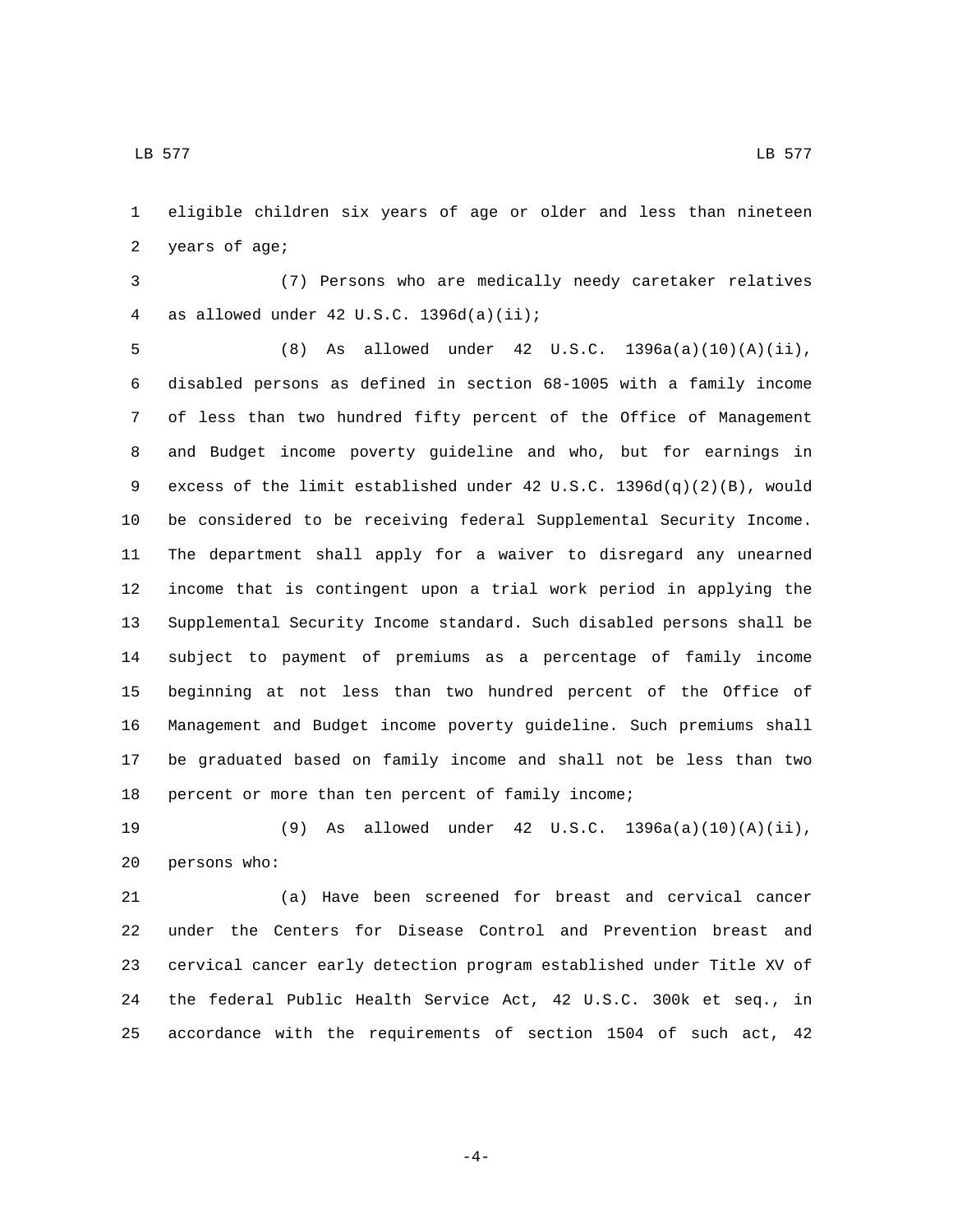3 cervix;

 $\,$  LB 577  $\,$  LB 577  $\,$ 

 (b) Are not otherwise covered under creditable coverage as defined in section 2701(c) of the federal Public Health Service Act, 42 U.S.C. 300gg(c);6 (c) Have not attained sixty-five years of age; and (d) Are not eligible for medical assistance under any 9 mandatory categorically needy eligibility group; and (10) Persons eligible for services described in 11 subsection (3) of section  $68-972i$  and  $\pm$  (11) Persons described under section 1902(a)(10)(A)(i) (VIII) of the federal Social Security Act, as amended, 42 U.S.C. 1396a(a)(10)(A)(i)(VIII), subject to the following: (a) The state plan amendment for the new medicaid adult group pursuant to this subdivision shall request as the alternative benefit plan a benchmark benefit package as defined in section 1937(b)(1)(D) of the federal Social Security Act, as amended, 42 U.S.C. 1396u-7(b)(1)(D) for Secretary-approved coverage of health benefits coverage that the United States Secretary of Health and Human Services determines, upon application by the state, provides appropriate coverage for the population proposed to be provided 23 coverage; (b) Such state plan amendment for the alternative benefit

U.S.C. 300n, and who need treatment for breast or cervical cancer,

including precancerous and cancerous conditions of the breast or

plan shall include full medicaid benefit coverage, including

-5-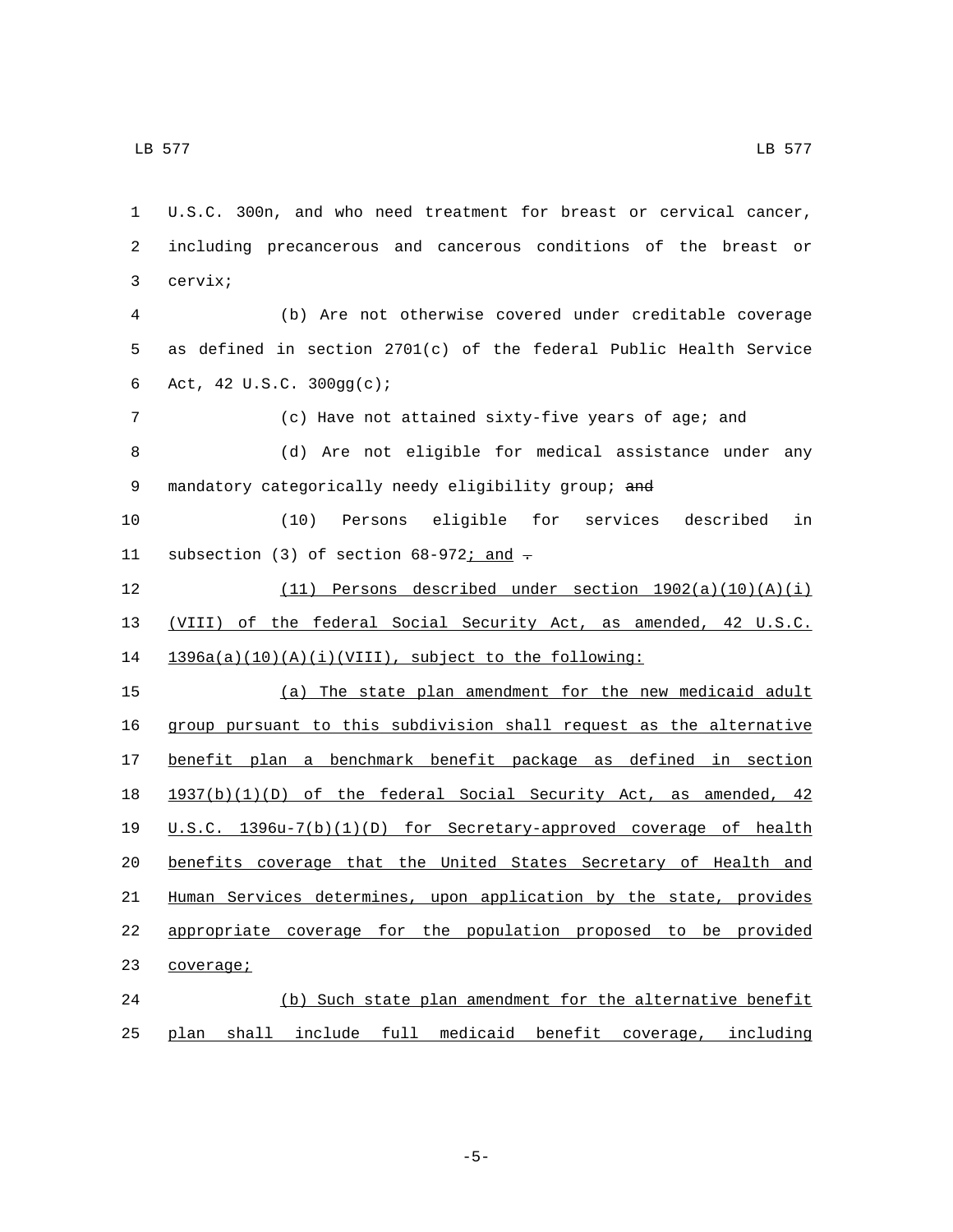| $\mathbf{1}$   | mandatory and optional coverage, under section 68-911 for health care |
|----------------|-----------------------------------------------------------------------|
| 2              | and related services in the amount, duration, and scope in effect on  |
| 3              | January 1, 2013;                                                      |
| $\overline{4}$ | (c) Such state plan amendment for the alternative benefit             |
| 5              | plan shall also include additional benefits required by the federal   |
| 6              | Patient Protection and Affordable Care Act if they are not included   |
| 7              | in full medicaid coverage under section 68-911, including:            |
| 8              | (i) Nonemergency transportation, early and periodic                   |
| 9              | screening, diagnostic, and treatment program services for individuals |
| 10             | under twenty-one years of age, pursuant to 42 U.S.C. 1396d(r), and    |
| 11             | family planning services; and                                         |
| 12             | (ii) Essential health benefits, including habilitative                |
| 13             | services which means services designed to assist a person in          |
| 14             | acquiring, retaining, and improving the self-help, socialization, and |
| 15             | adaptive skills necessary for daily living;                           |
| 16             | (d) The federal Paul Wellstone and Pete Domenici Mental               |
| 17             | Health Parity Act of 2008, 42 U.S.C. 300gg-26, shall apply to the     |
| 18             | alternative benefit plan; and                                         |
| 19             | (e) If the United States Secretary of Health and Human                |
| 20             | Services does not approve the state plan amendment application for    |
| 21             | full medicaid coverage as the alternative benefit plan for the new    |
| 22             | medicaid adult group pursuant to this subdivision (11), the state may |
| 23             | provide an alternate benchmark benefit package pursuant to section    |
| 24             | 1937(b)(1) of the federal Social Security Act, as amended, 42 U.S.C.  |
| 25             | 1396u-7(b)(1), which alternative benefit package shall include the    |